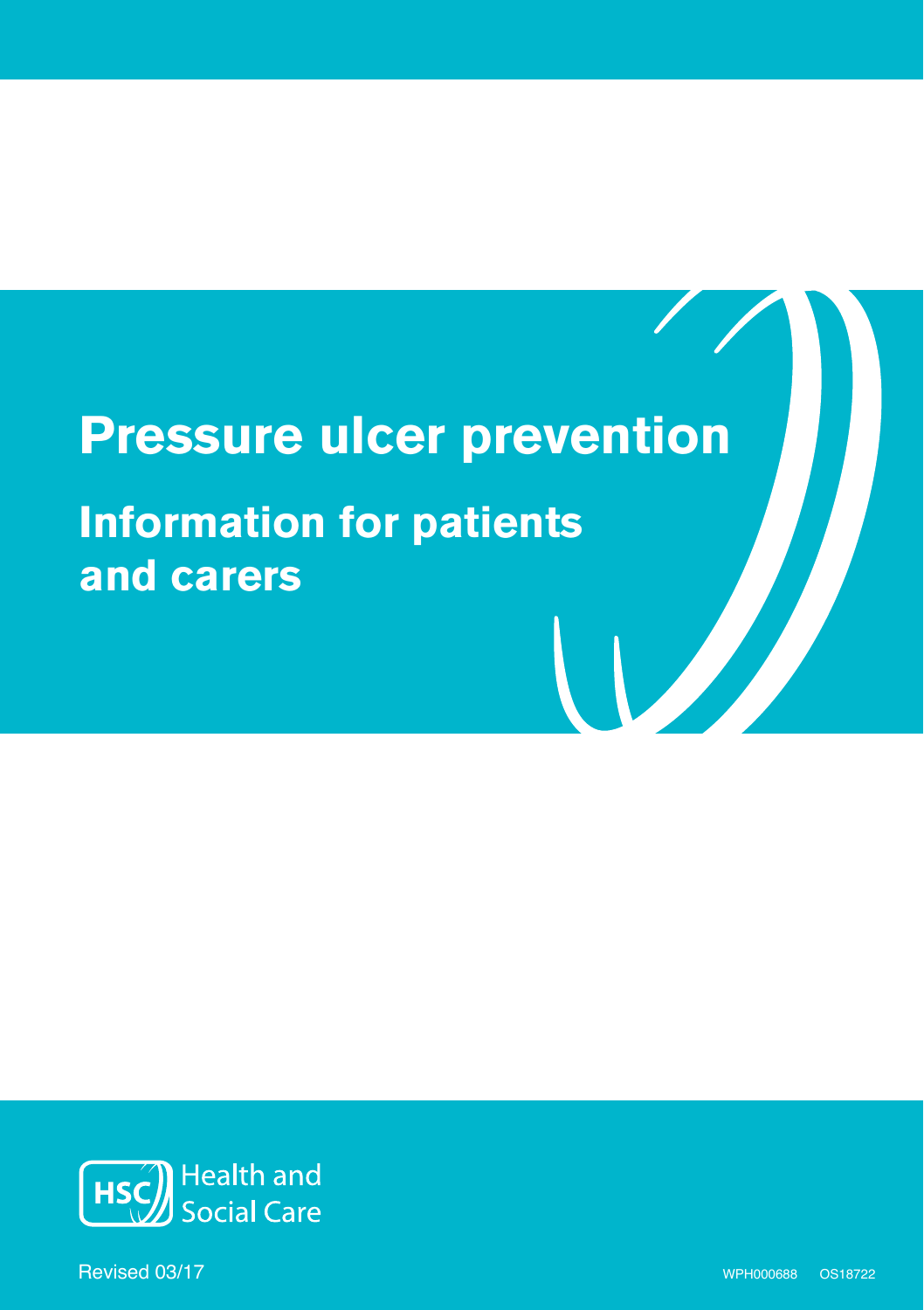**Individual The purpose of this leaflet is to provide you and your carer with information on pressure ulcers, how they develop and the steps you can take to prevent them. Occasionally there may be good reasons why your treatment is different to that in this leaflet and you should discuss this with your nurse.** 

### **What is a pressure ulcer?**

A pressure ulcer is damage that occurs on the skin and underlying tissues due to the lack of blood and oxygen supply. This may happen due to:

- **Pressure** the weight of the body pressing down on the skin. Any object or device for example catheter tubing pressing on the skin.
- **Shearing** this can occur if the patient slides down in the bed or chair. The skin becomes stretched and tears.
- **Friction** rubbing the skin.

The first sign that a pressure ulcer may be forming is usually discoloured skin. This may get progressively worse and eventually lead to an open wound.

The most common places for pressure ulcers to occur are over bony parts of the body like the bottom, heel, hip, elbow, ankle, shoulder, back and the back of the head.



Head

*Based on information provided by Your Turn, www.your-turn.org.uk*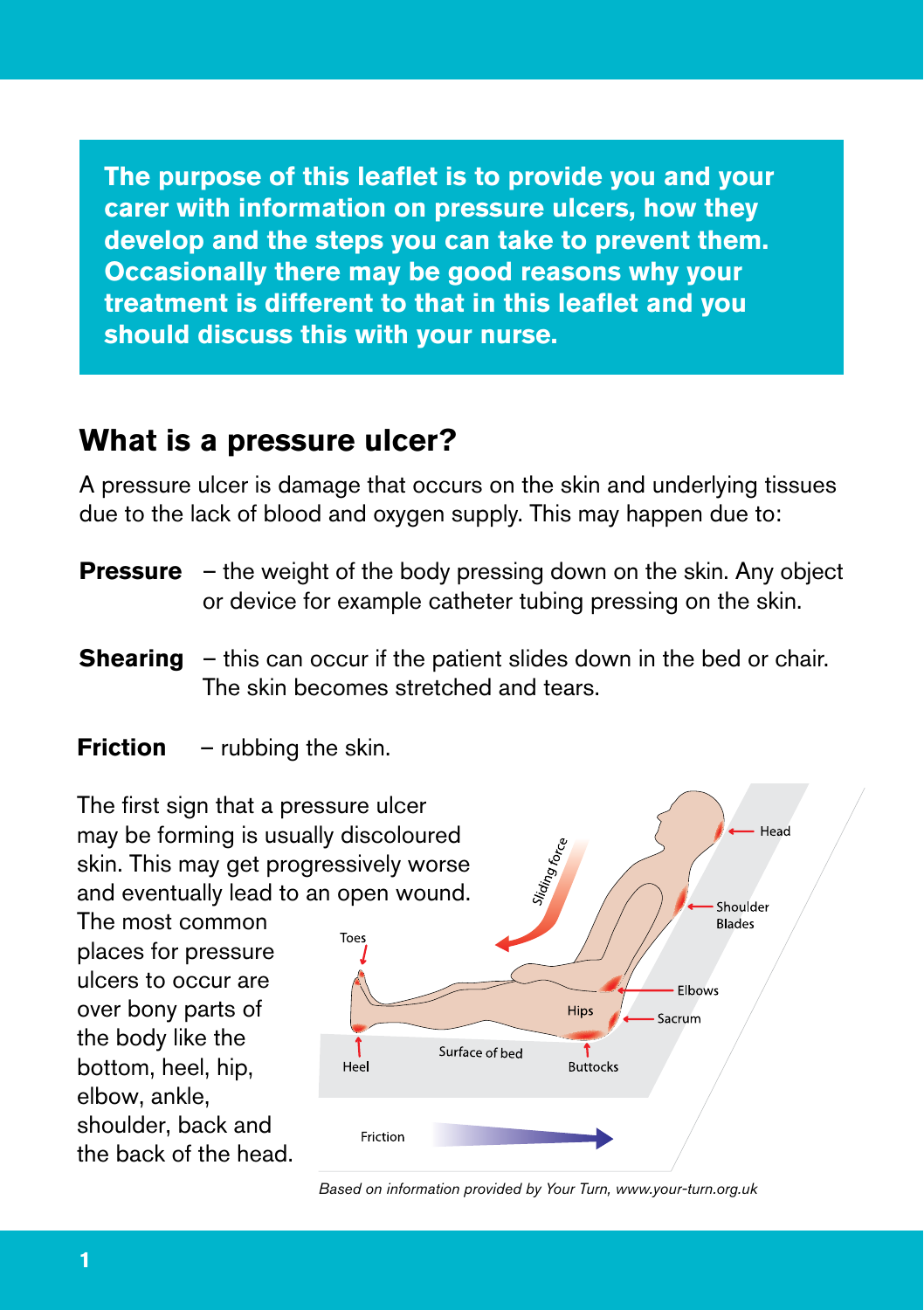### **Individual information Who gets pressure ulcers?**

Anyone can get a pressure ulcer but some people are more likely to develop them than others.

For example, people who:

- have problems moving and cannot change position by themselves without help;
- cannot feel pain over part or all of their body;
- have problems with bowel or bladder control (incontinence);
- are seriously ill or undergoing surgery;
- currently have a pressure ulcer;
- have had pressure ulcers in the past;
- have a poor diet and don't drink enough water;
- have an injury that affects movement;
- have epidural analgesia, for example, women in labour;
- are ill or have suffered an injury, for example, a broken hip;
- have to wear a splint or body brace;
- have problems with memory and understanding, such as a dementia.

### **What are the warning signs?**

- red patches on fair skin;
- purple/black patches on dark skin;
- swelling and blisters:
- hard or swollen areas which may be painful;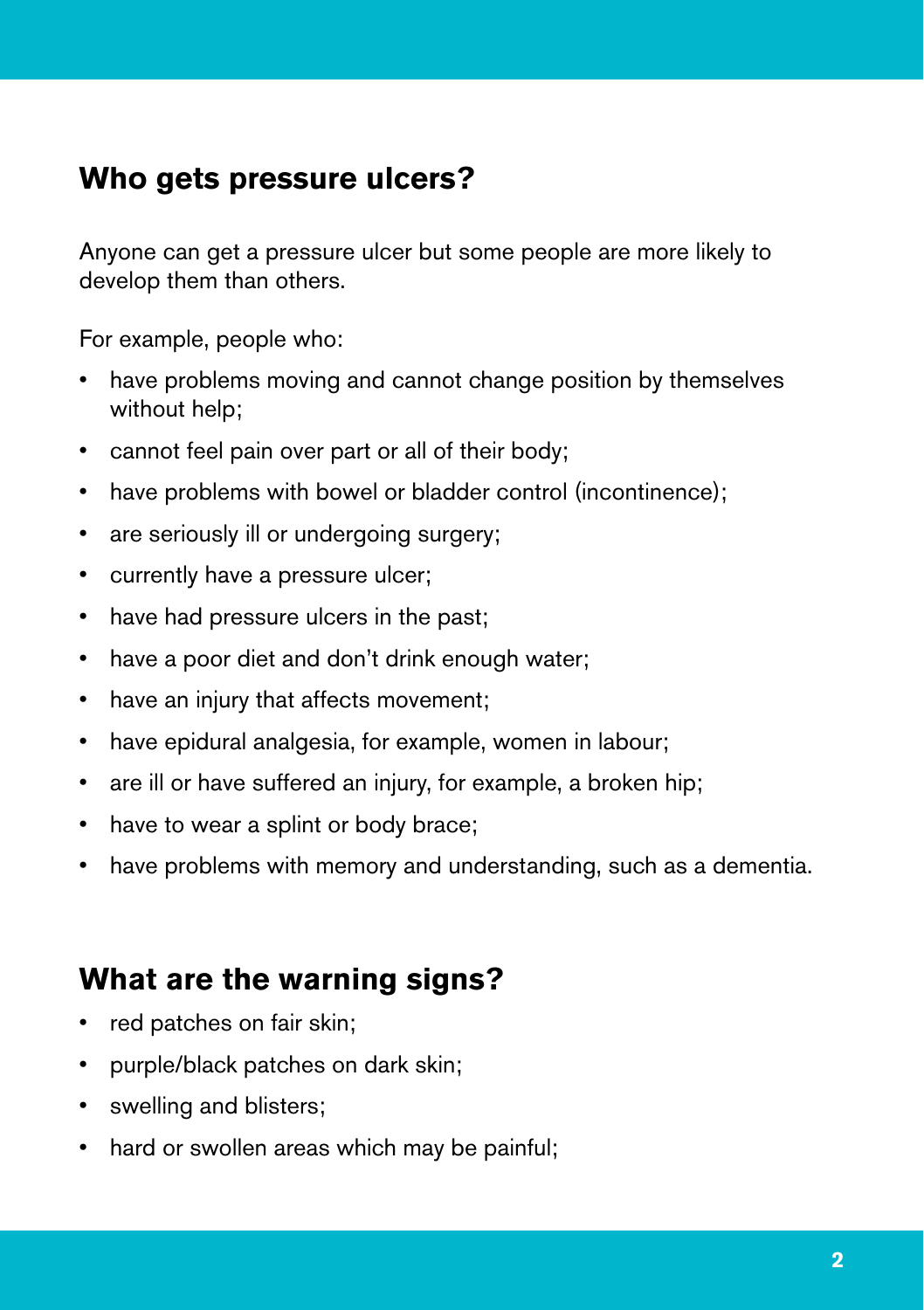### **Individual information Important points to prevent or heal pressure ulcers:**

| Skin                | - your skin should be assessed regularly to check for<br>warning signs of pressure ulcer development.                                                                                                           |
|---------------------|-----------------------------------------------------------------------------------------------------------------------------------------------------------------------------------------------------------------|
| <b>Surfaces</b>     | - you may need specialist equipment such as a special<br>mattress. Your healthcare professional will assess and<br>decide if you need this.                                                                     |
|                     | <b>Keep moving</b> $-$ this results in reducing and relieving pressure on bony<br>parts of the body. It is important to change position and<br>move around as much as possible.                                 |
| <b>Incontinence</b> | - damp skin may be damaged more easily by pressure<br>for example urine, faeces, sweat or a weeping wound.<br>Keep the skin clean and dry. Regularly moisturise dry<br>skin. Apply a barrier cream if required. |
| <b>Nutrition</b>    | - eat a good diet, plenty of fresh fruit, vegetables and<br>protein-rich foods (eg meat, fish, eggs, cheese, and<br>dairy products). Drink adequate fluids to keep your skin<br>soft and supple.                |

Your healthcare professional should advise you and your carer on how pressure is best reduced or relieved on areas of skin that are vulnerable to pressure ulcers.

This advice should include:

- • correct sitting and lying positions;
- how to adjust your sitting and lying position;
- how often you need to move or be moved in the bed or the chair;
- supporting your feet;
- keeping good posture;
- which equipment you should use and how to use it.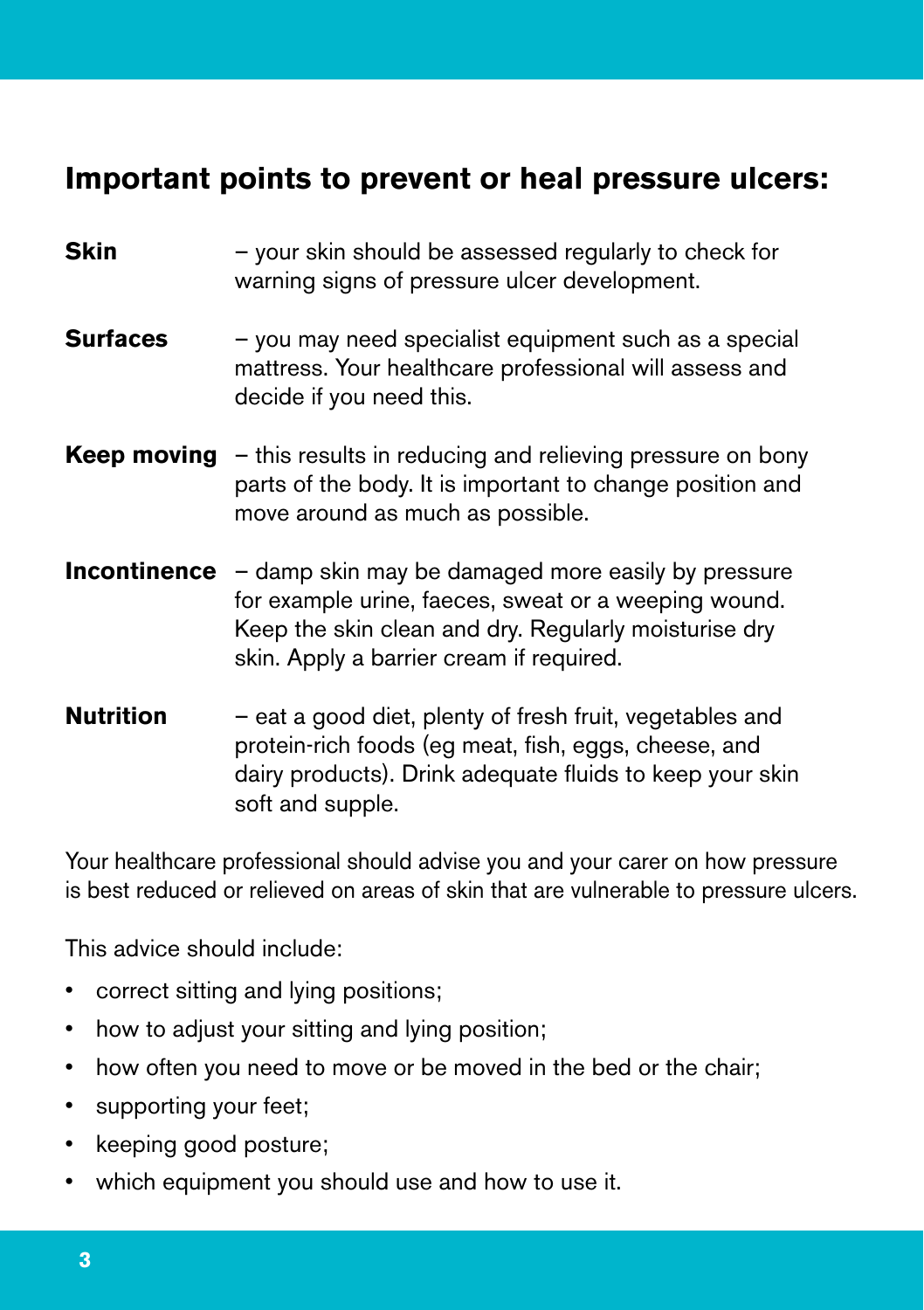If you already have a pressure ulcer, lying or sitting on the ulcer should be avoided as this will make the ulcer worse.

## **Practical hints and tips**

### **Do:**

- change your position frequently, while in bed or sitting in a chair, avoid being in one position for long periods of time;
- take good care of your skin, keep it clean and free from too much moisture;
- try to eat a healthy balanced diet;
- use the equipment as advised by your nurse;
- inspect your skin for changes in colour, such as red marks or purple/black discolouration.

### **Don't:**

- sit on rubber ring cushions (may cause more damage);
- massage or rub pressure areas;
- drag yourself over damp or creased bed clothes;
- use a sheepskin to help relieve pressure this is merely a comfort measure;
- allow incontinence sheets to crease up under you avoid their use if you can;
- don't try to manage a pressure ulcer yourself seek help from your nurse or tissue viability nurse specialist.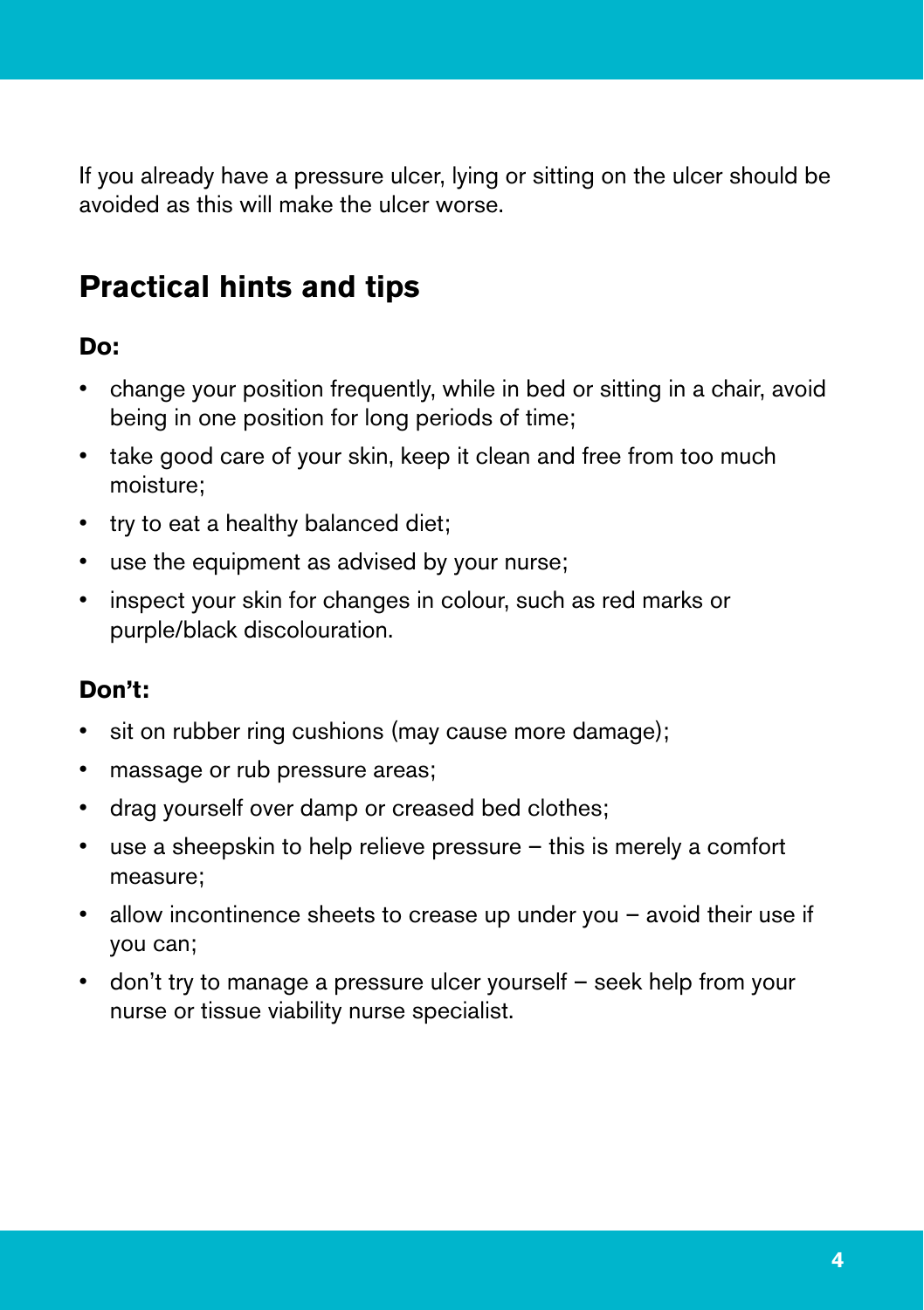This leaflet has been adapted from the latest NICE leaflet *Pressure Ulcers – prevention, treatment and care and local Health and Social* Care Trust pressure ulcer prevention leaflets.

Further detailed information can be found at:

- Pressure Ulcers prevention and treatment https://www.nice.org.uk/guidance/cg179
- Pressure Ulcer Prevention: Quick Reference Guide http://pha.site/hDfT
- The Role of Nutrition Pressure Ulcer Prevention and Treatment: National Pressure Ulcer Advisory Panel White Paper http://pha.site/journals-lww-com
- Your Turn www.your-turn.org.uk and see the PHA materials on www.publichealth.hscni.net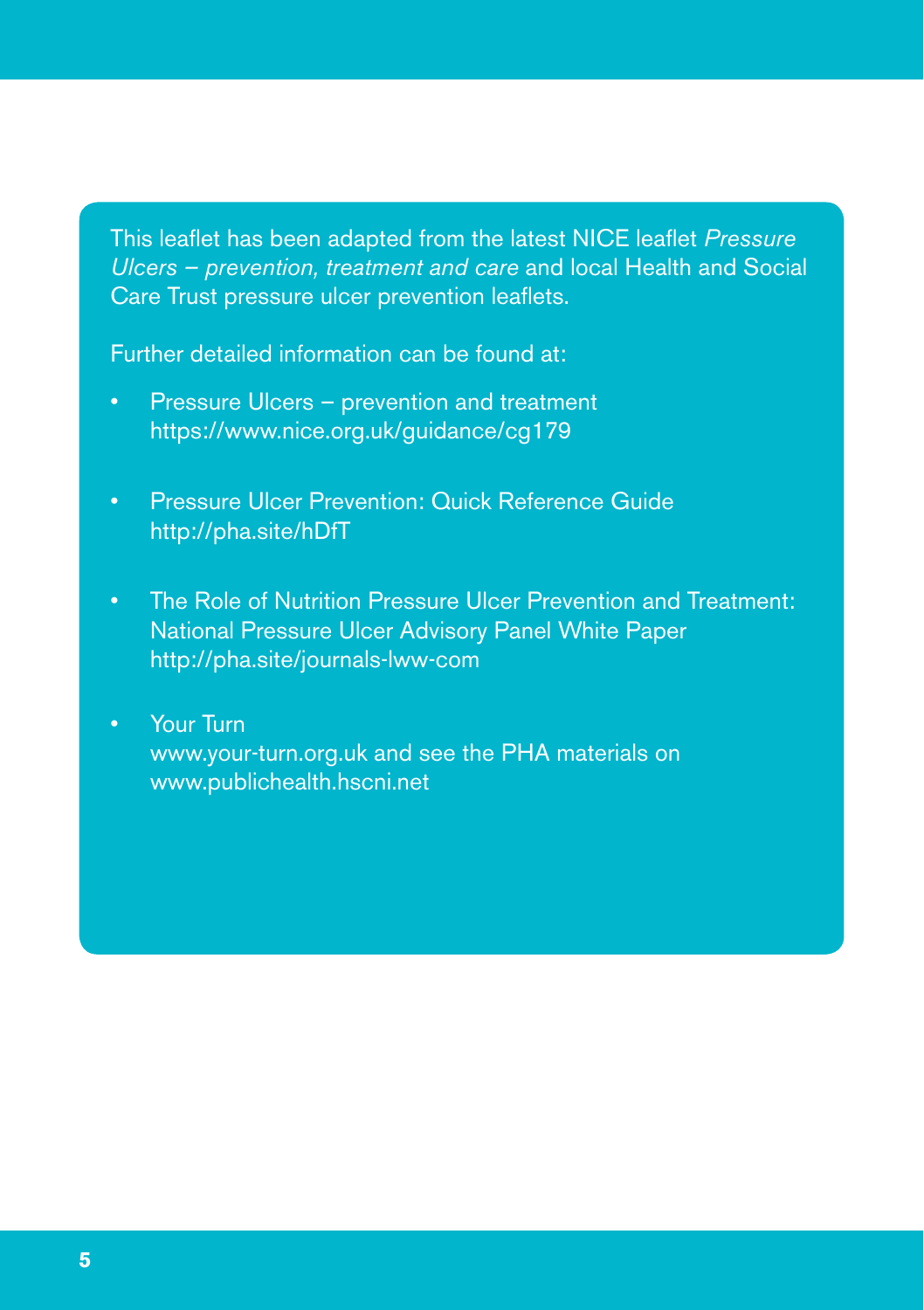#### **Individual information Individual information**